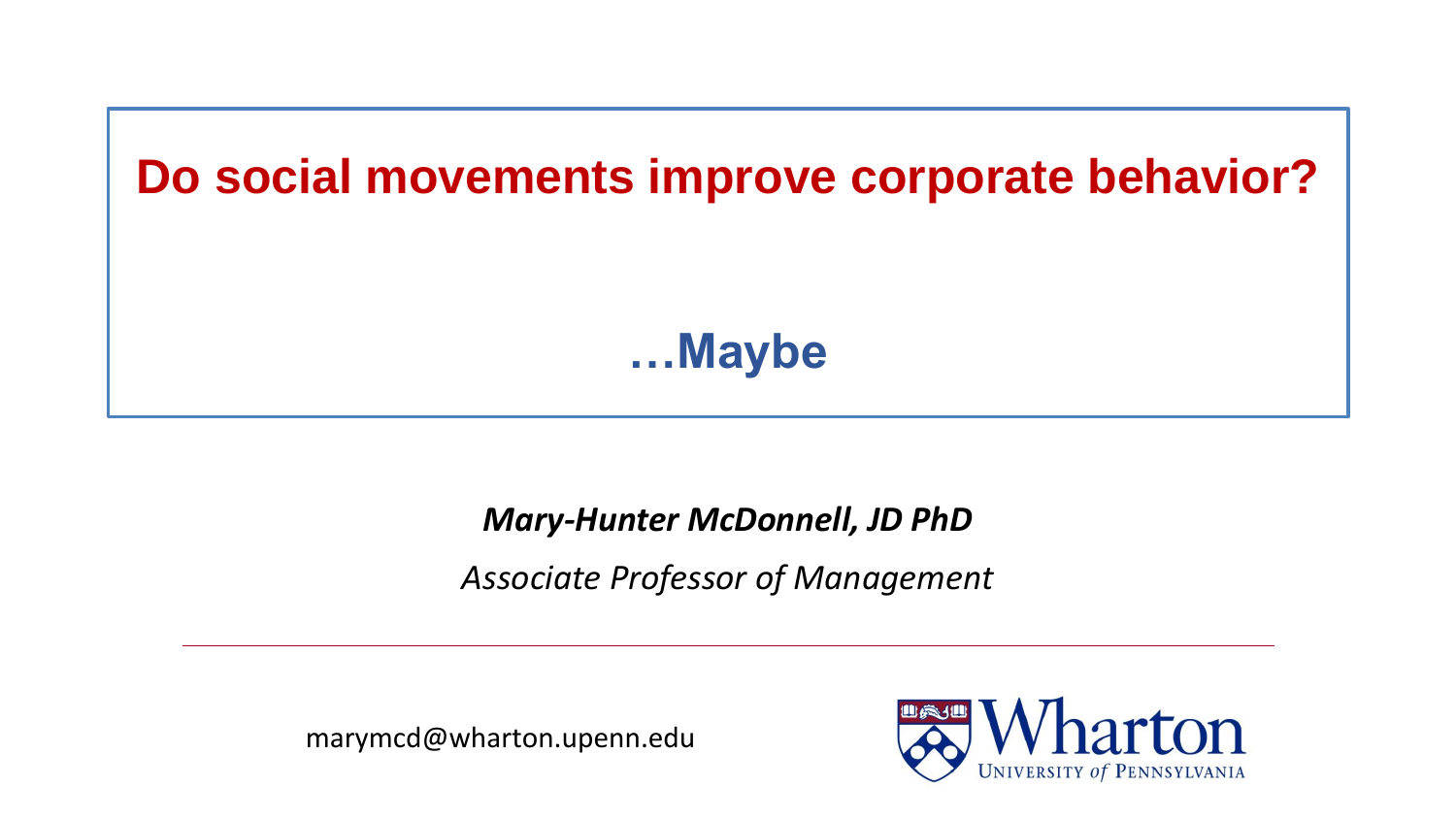# Are we better off using private or public politics?

- Rising corporate-targeted activism is largely a result of disenchantment with public politics (Soule, 2009)
- But a *working* regulatory system may be preferable
- Key question: how does private politics affect the likelihood of formal regulation?
	- Corporate champions are necessary to achieve policy solutions
	- The ease of engaging in firm-targeted movements may decrease the likelihood of the persistent mobilization that would be necessary to achieve comprehensive reform



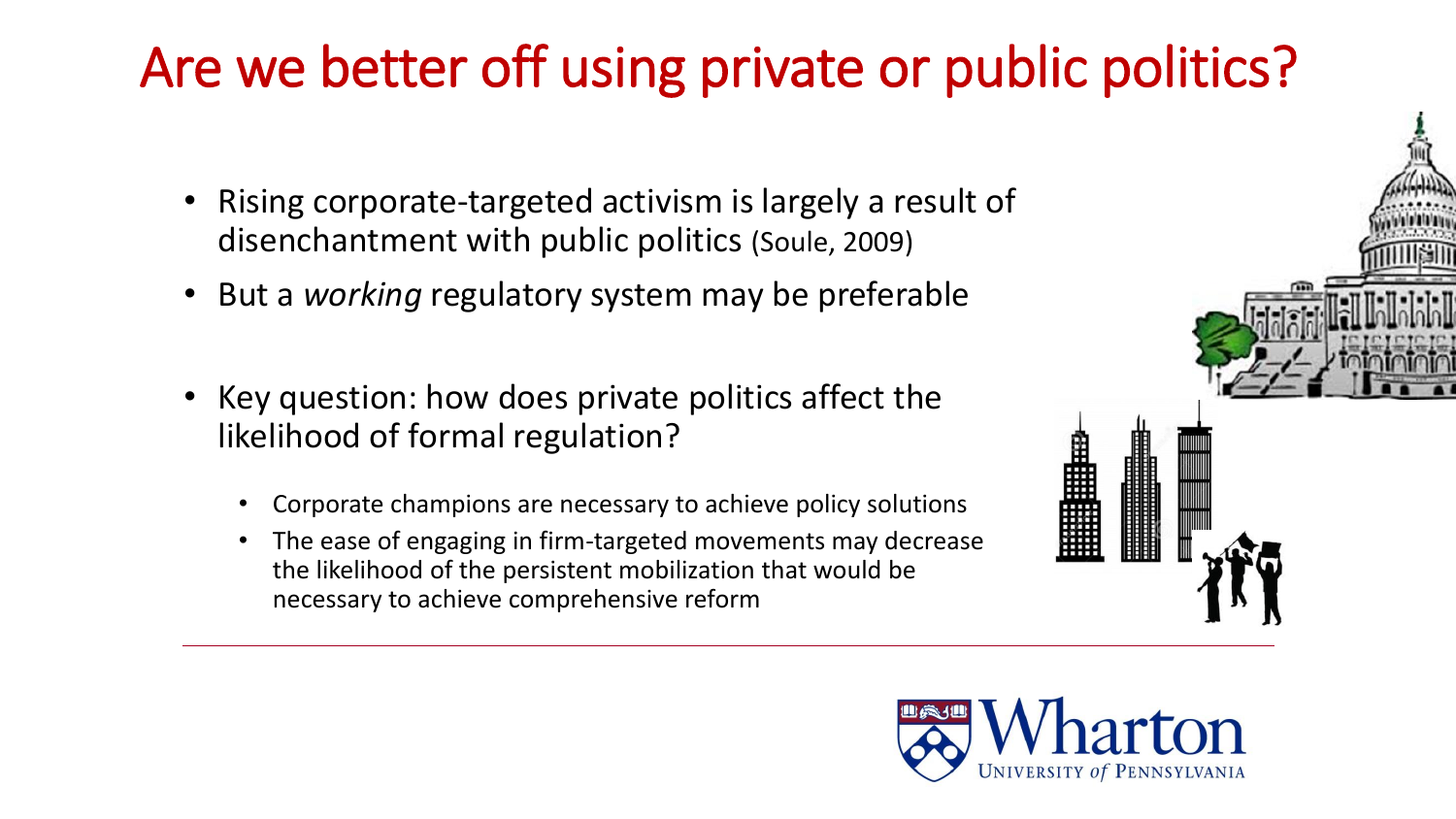## Movements' Breadth of Impact depends on *how* they engage

- Research tends to focus on contentious activism
- Concessions won from contention are less likely to lead to voluntary reforms from non-targeted organizations
	- (Briscoe, Gupta & Anner, 2015: studying diffusion of anti-sweatshop supplier sanctioning practices)
- SMOs' increasingly use collaborative tactics
	- (McDonnell, Odziemkowska, Pontikes, 2021; Odziemkowska, WP).
- Collaborating may be better for fostering fieldwide reform, but it risks SMOs' reputations.



Movements choose from a dynamic arsenal of tactics that includes collaborative and contentious options

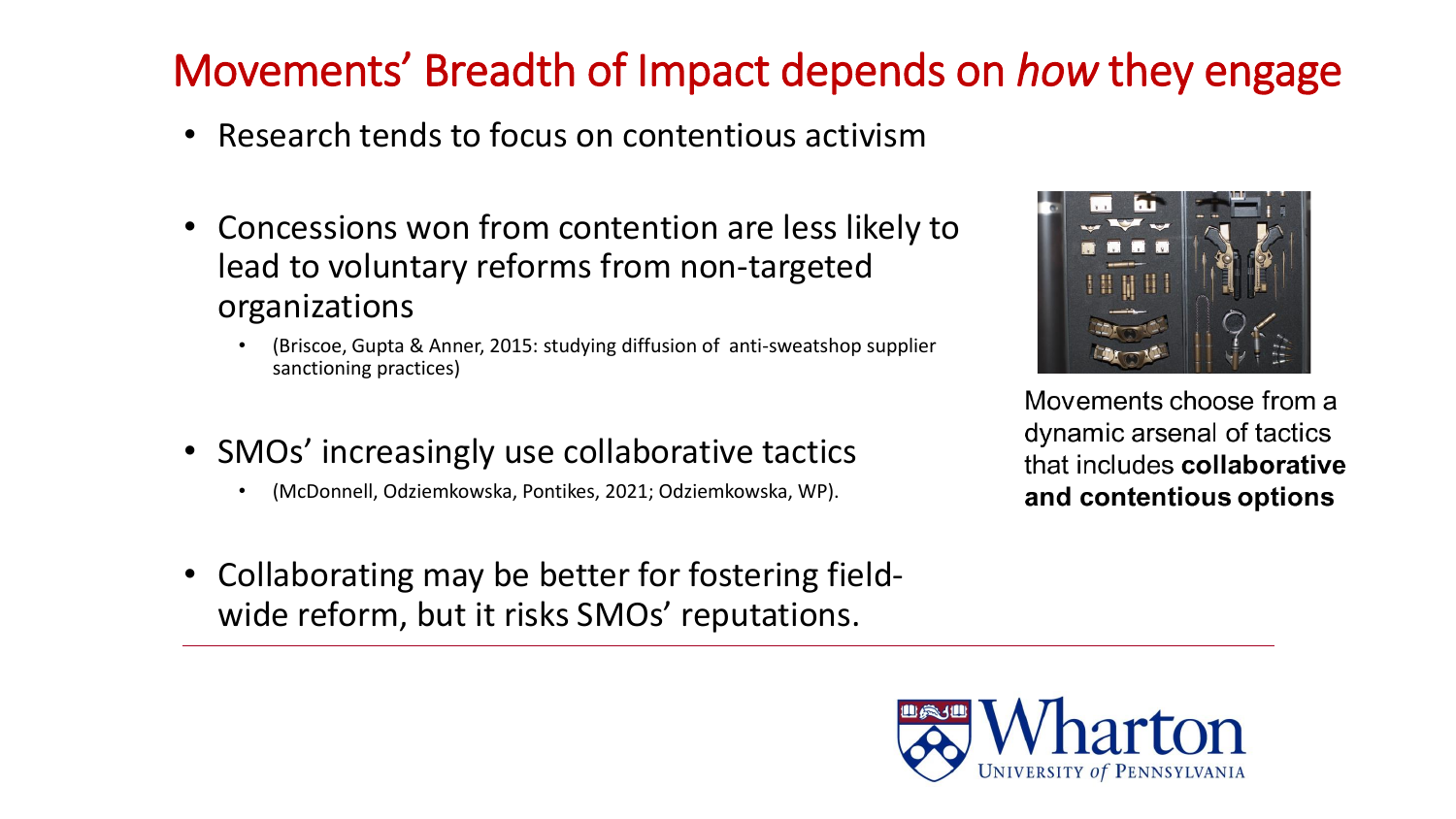### Illustration:

### Shifts in SMOs' Tactical Repertoires around the 2010 BP Oil Spill



Movements' willingness to collaborate requires a baseline amount of *trust*  and a fair appetite for *risk.*

Source: McDonnell, Odziemkowska & Pontikes, 2021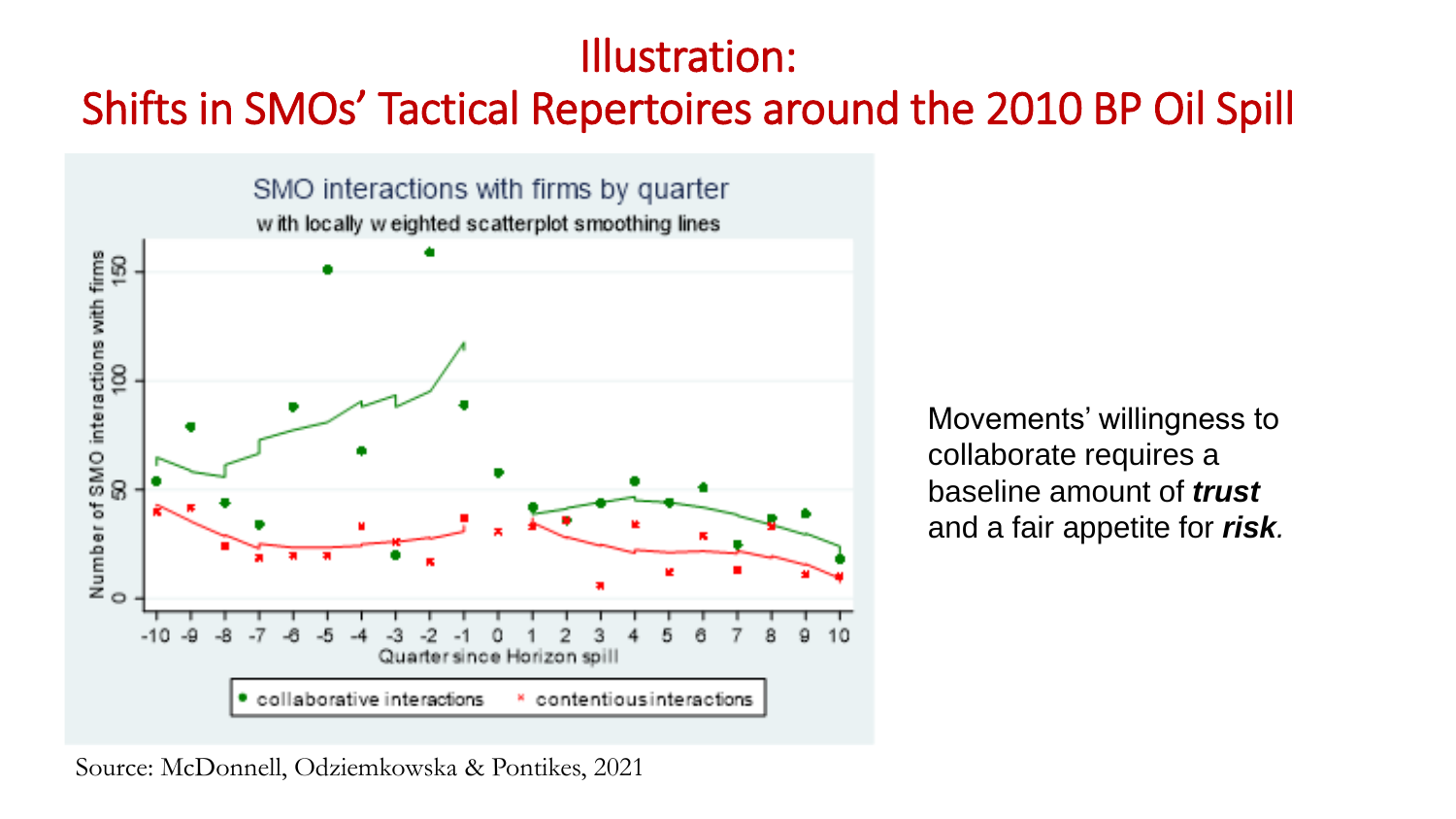# What is *your* definition of CSR?

- Activism problematizes corporate values, but movements address politically contested issues (McDonnell & Cobb, 2020)
	- Contested issues provoke impassioned, oppositional responses along ideological fault lines.

Illustration: Disney was boycotted in 1995 for extending health benefits to the partners of gay employees, while United Airlines was targeted in 1997 for not offering the same benefits.

• Liberals and conservatives are unlikely to agree about what counts as an *improvement* in CSR.



Whether or not you believe movements *improve* CSR depends on whether or not you believe that movements' claims are *correct.*

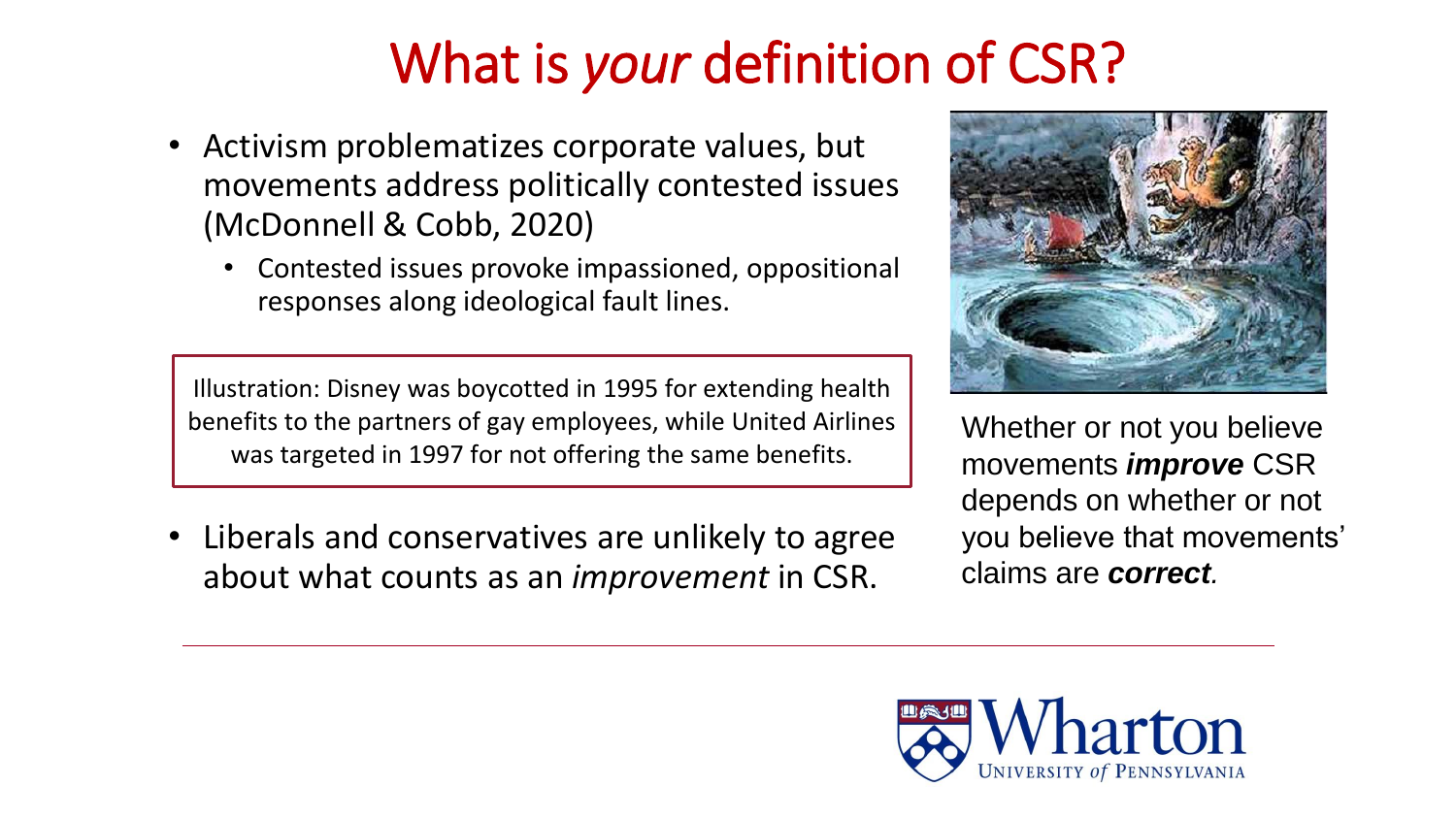#### **Trends in Ideological Orientation of Anti-Corporate Activism (McDonnell & Darnell, 2021)**





Total Progressive Boycotts by Election Cycle Total Conservative Boycotts by Election Cycle

Source: McDonnell & Darnell, WP

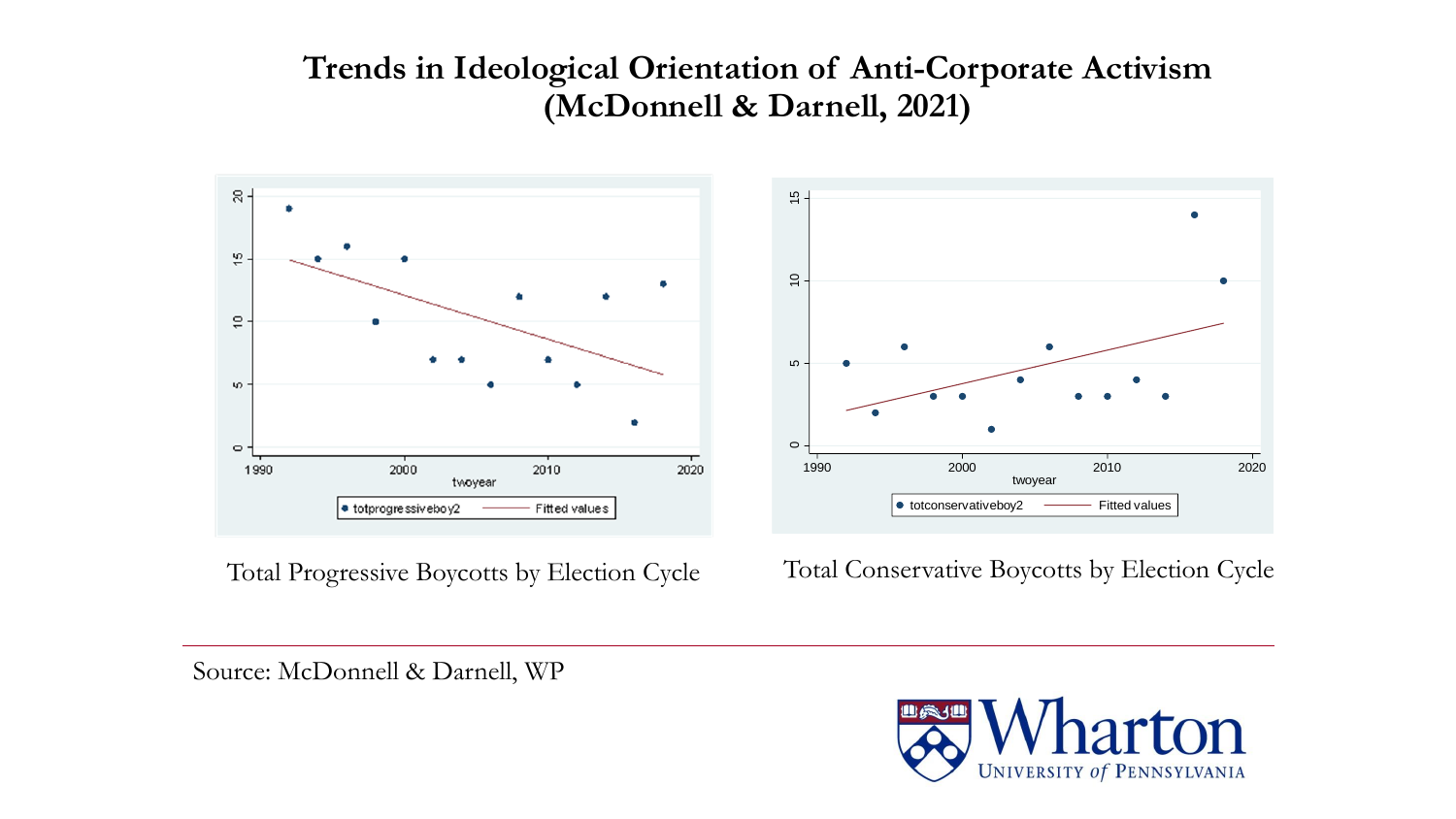#### **How movements shape corporate practices depends on the ideology of key stakeholders**

### Predicted likelihood of firm concession to boycotts, 1990-2008



Source: McDonnell & Darnell, WP); see also Briscoe, Chin & Hambrick, 2014